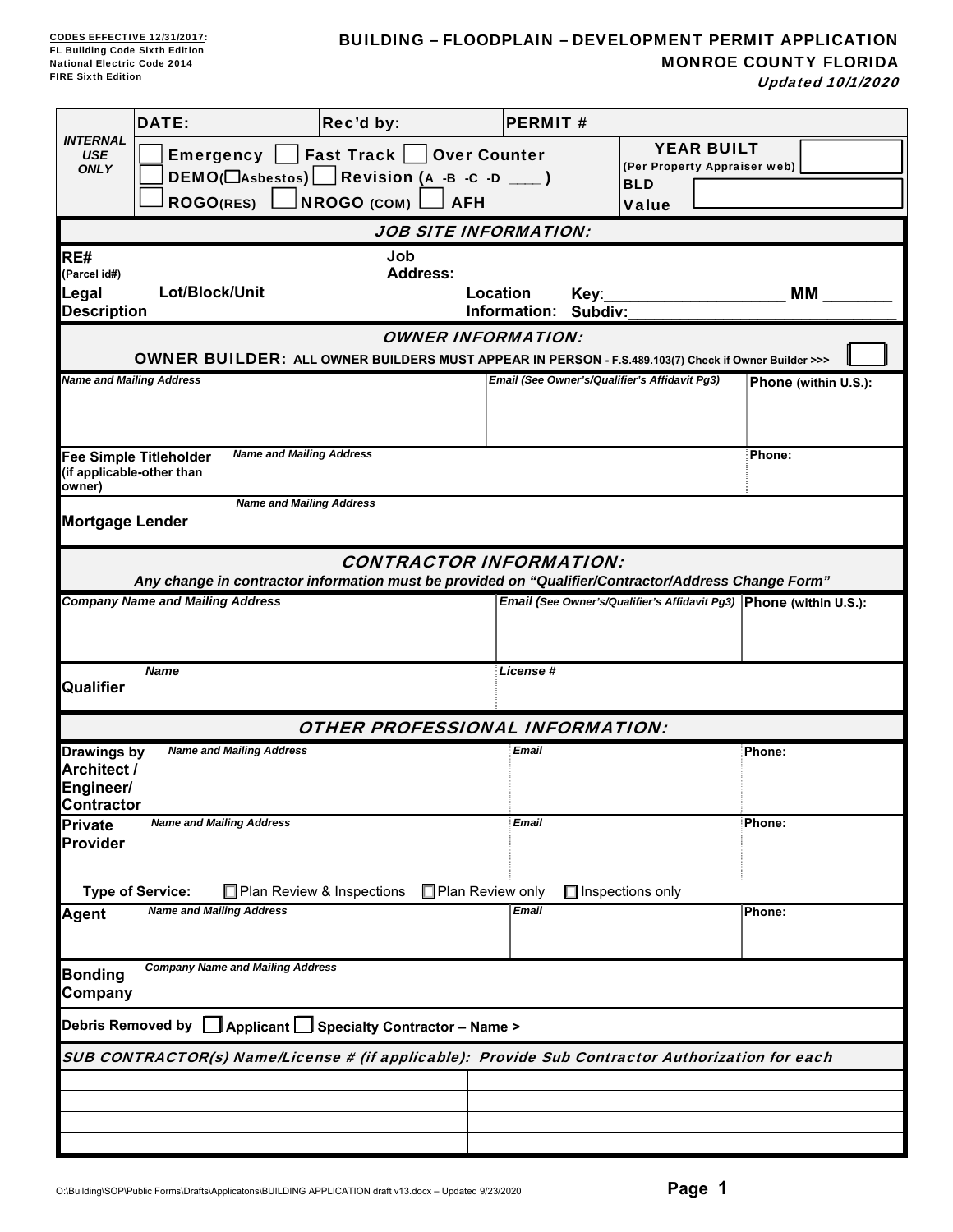### BUILDING – FLOODPLAIN – DEVELOPMENT PERMIT APPLICATION MONROE COUNTY FLORIDA

Updated 10/1/2020

| <b>REQUIRED - SUBMITTED WITH APPLICATION:</b>                                                                                                                                                                                       |                                                                                                                                                                                                            |                                                                                                    |                                                |  |  |                                                                                                                                                                                             |                                 |  |
|-------------------------------------------------------------------------------------------------------------------------------------------------------------------------------------------------------------------------------------|------------------------------------------------------------------------------------------------------------------------------------------------------------------------------------------------------------|----------------------------------------------------------------------------------------------------|------------------------------------------------|--|--|---------------------------------------------------------------------------------------------------------------------------------------------------------------------------------------------|---------------------------------|--|
| <b>Environmental/Planning (Page 4)</b>                                                                                                                                                                                              |                                                                                                                                                                                                            |                                                                                                    |                                                |  |  |                                                                                                                                                                                             |                                 |  |
|                                                                                                                                                                                                                                     | TWO (2) SETS of PLANS *<br>ATF (Page 5)                                                                                                                                                                    |                                                                                                    |                                                |  |  |                                                                                                                                                                                             |                                 |  |
|                                                                                                                                                                                                                                     | Contract Statement displaying legitimate total cost<br>Residential Site Plan Checklist (Pages 6 and 7)                                                                                                     |                                                                                                    |                                                |  |  |                                                                                                                                                                                             |                                 |  |
| * All plans prepared shall have the preparer's signature, printed name, date, and phone number printed on them.<br>Acceptable preparers: architects, engineers, qualifier for contractor business or owner if owner builder permit. |                                                                                                                                                                                                            |                                                                                                    |                                                |  |  |                                                                                                                                                                                             |                                 |  |
| <b>REQUIRED</b>                                                                                                                                                                                                                     |                                                                                                                                                                                                            | Do Not Include ATF cost. Complete Page 5 for ATF cost.                                             |                                                |  |  | <b>REQUIRED</b>                                                                                                                                                                             |                                 |  |
| <b>TOTAL COST FOR</b>                                                                                                                                                                                                               |                                                                                                                                                                                                            |                                                                                                    | Check here if PAGE 5 Completed                 |  |  | <b>ESTIMATED</b>                                                                                                                                                                            |                                 |  |
| <b>WORK:</b>                                                                                                                                                                                                                        |                                                                                                                                                                                                            |                                                                                                    |                                                |  |  | <b>TOTAL SQ FT:</b>                                                                                                                                                                         |                                 |  |
| Note: Job value provided may be audited using ICC Building Valuation Data                                                                                                                                                           |                                                                                                                                                                                                            |                                                                                                    |                                                |  |  |                                                                                                                                                                                             | Sq Ft                           |  |
|                                                                                                                                                                                                                                     |                                                                                                                                                                                                            |                                                                                                    | <b>JOB DETAILS:</b>                            |  |  |                                                                                                                                                                                             |                                 |  |
| REQUIRED - JOB DETAIL GENERAL PERMIT CONDITIONS:                                                                                                                                                                                    |                                                                                                                                                                                                            |                                                                                                    |                                                |  |  |                                                                                                                                                                                             |                                 |  |
| TYPE:                                                                                                                                                                                                                               |                                                                                                                                                                                                            | <b>CHANGE IN</b><br><b>OCCUPANCY/USE:</b>                                                          | <b>LOCATION ON</b><br><b>PROPERTY:</b>         |  |  | WILL NEW GROUND BE<br><b>DISTURBED W/ DEVELOPMENT?</b>                                                                                                                                      | <b>CONSTRUCTION:</b>            |  |
| Residential/Duplex<br>Commercial / MultiFam                                                                                                                                                                                         |                                                                                                                                                                                                            | <b>No</b><br>Yes                                                                                   | $\Box$ Interior<br>$\Box$ Exterior $\Box$ BOTH |  |  | (Change in footprint):<br>Yes<br>Νo                                                                                                                                                         | <b>New</b><br>Repair/Renov.     |  |
|                                                                                                                                                                                                                                     |                                                                                                                                                                                                            |                                                                                                    |                                                |  |  |                                                                                                                                                                                             |                                 |  |
|                                                                                                                                                                                                                                     |                                                                                                                                                                                                            |                                                                                                    |                                                |  |  | JOB DETAIL REQUIRED - SUBs - WORK ACKNOWLEDGMENT:<br>Note: Sub disciplines not indicated here, that are later determined by examination of plans to be evident on the job, will be charged. |                                 |  |
| ELECTRIC: O No OYes                                                                                                                                                                                                                 |                                                                                                                                                                                                            | MECH/FUEL/GAS: $\square$ No $\square$ Yes                                                          |                                                |  |  | Elevator: $\Box$ Yes                                                                                                                                                                        | PLUMBING: □ No □ Yes            |  |
|                                                                                                                                                                                                                                     |                                                                                                                                                                                                            |                                                                                                    |                                                |  |  | JOB DETAIL REQUIRED - SPECPECIFIC PERMIT JOB DETAILS - CHECK ALL THAT APPLY:                                                                                                                |                                 |  |
|                                                                                                                                                                                                                                     |                                                                                                                                                                                                            |                                                                                                    | <b>Condenser Only</b>                          |  |  |                                                                                                                                                                                             |                                 |  |
| A/C                                                                                                                                                                                                                                 |                                                                                                                                                                                                            | <b>SAME LOCATION</b><br>(inside footprint):                                                        | <b>Package Unit</b>                            |  |  | <b>TONNAGE:</b><br>Current:                                                                                                                                                                 | <b>SEER:</b><br><b>Current:</b> |  |
| <b>REPLACEMENT:</b>                                                                                                                                                                                                                 |                                                                                                                                                                                                            | <b>YES</b><br>INO.                                                                                 | <b>Air Handler &amp; Condenser</b>             |  |  | Proposed: __                                                                                                                                                                                | Proposed:                       |  |
|                                                                                                                                                                                                                                     |                                                                                                                                                                                                            |                                                                                                    | (Calcs required)                               |  |  |                                                                                                                                                                                             |                                 |  |
| <b>ELECTRIC</b>                                                                                                                                                                                                                     |                                                                                                                                                                                                            | Associated with SEWER LATERAL TIE IN:<br><b>DOCK or SHORELINE Lighting</b>                         |                                                |  |  | Lift Station<br><b>Grinder Pump</b>                                                                                                                                                         |                                 |  |
|                                                                                                                                                                                                                                     |                                                                                                                                                                                                            | <b>OUTDOOR LIGHTING</b>                                                                            |                                                |  |  |                                                                                                                                                                                             |                                 |  |
| <b>DEMO</b>                                                                                                                                                                                                                         |                                                                                                                                                                                                            | Full / All of Structure                                                                            | <b>Partial (Detail Below)</b>                  |  |  |                                                                                                                                                                                             |                                 |  |
| <b>FENCE</b>                                                                                                                                                                                                                        |                                                                                                                                                                                                            | <b>LOCATION: Under House</b>                                                                       | <b>FENCE TYPE:</b>                             |  |  |                                                                                                                                                                                             |                                 |  |
|                                                                                                                                                                                                                                     |                                                                                                                                                                                                            | YES<br>INO                                                                                         | Concrete                                       |  |  | <b>With Electric</b>                                                                                                                                                                        | <b>Chain/Iron/Wood/PVC</b>      |  |
|                                                                                                                                                                                                                                     |                                                                                                                                                                                                            |                                                                                                    |                                                |  |  | YES: This DBPR modular will come complete from the factory with the exception of any required structural                                                                                    |                                 |  |
|                                                                                                                                                                                                                                     | site built items/connections, i.e. foundation, stairs. Structural items will be included in plans<br>NO: This DBPR modular home will NOT come complete and the following items will be completed/installed |                                                                                                    |                                                |  |  |                                                                                                                                                                                             |                                 |  |
| <b>MODULAR</b>                                                                                                                                                                                                                      | and inspected on site. The plans submitted for this construction will properly note all on-site completed/installed                                                                                        |                                                                                                    |                                                |  |  |                                                                                                                                                                                             |                                 |  |
| <b>HOME</b>                                                                                                                                                                                                                         |                                                                                                                                                                                                            |                                                                                                    |                                                |  |  | items in the Building Site Installation Requirements section on the plans. Please select all that apply:<br><b>Windows</b>                                                                  | <b>Doors</b>                    |  |
|                                                                                                                                                                                                                                     |                                                                                                                                                                                                            | Roofing<br>Flooring/Flr Covering                                                                   | Siding<br><b>Plumbing/Fixtures</b>             |  |  | <b>Electrical/Fixtures</b>                                                                                                                                                                  | <b>Porches</b>                  |  |
|                                                                                                                                                                                                                                     |                                                                                                                                                                                                            | Mechanical/AC                                                                                      | <b>Kitchen Cabinets</b>                        |  |  | <b>OTHER - Detail in JOB DETAIL Section Below</b>                                                                                                                                           |                                 |  |
|                                                                                                                                                                                                                                     |                                                                                                                                                                                                            | <b>Fixtures Equipment</b>                                                                          |                                                |  |  |                                                                                                                                                                                             |                                 |  |
| <b>PLUMBING SEWER</b><br><b>LATERAL TIE IN:</b>                                                                                                                                                                                     |                                                                                                                                                                                                            | <b>Grinder Pump</b>                                                                                | <b>Lift Station</b>                            |  |  | <b>Residential / Duplex/MH</b>                                                                                                                                                              |                                 |  |
| <b>RECONNECT/SAFETY</b>                                                                                                                                                                                                             |                                                                                                                                                                                                            | Gravity                                                                                            |                                                |  |  | <b>Commercial / MultiFam</b>                                                                                                                                                                |                                 |  |
| <b>ELECTRICAL</b>                                                                                                                                                                                                                   |                                                                                                                                                                                                            | <b>YES</b>                                                                                         |                                                |  |  |                                                                                                                                                                                             |                                 |  |
| <b>ROOF</b>                                                                                                                                                                                                                         |                                                                                                                                                                                                            | <b>New</b><br>Re-Roof                                                                              | <b>Re-Cover</b>                                |  |  |                                                                                                                                                                                             |                                 |  |
| <b>SIGN</b>                                                                                                                                                                                                                         |                                                                                                                                                                                                            | <b>Change of Face / Copy Only</b>                                                                  |                                                |  |  | <b>Construction Change</b>                                                                                                                                                                  |                                 |  |
| <b>SOLAR UNIT</b>                                                                                                                                                                                                                   |                                                                                                                                                                                                            | <b>Photo-voltaic</b>                                                                               |                                                |  |  |                                                                                                                                                                                             |                                 |  |
| <b>SPA</b>                                                                                                                                                                                                                          |                                                                                                                                                                                                            | <b>Portable</b><br>Inside footprint                                                                |                                                |  |  |                                                                                                                                                                                             |                                 |  |
| <b>STRUCTURE</b><br><b>ELEVATION</b>                                                                                                                                                                                                |                                                                                                                                                                                                            | 1 - 2 story wood frame house over a crawl space<br>Raising a slab-on-grade w/out the slab attached |                                                |  |  | Raising a slab-on-grade with slab intact<br>Open wood foundation on piers/pilings/posts                                                                                                     |                                 |  |
| <b>JOB DETAIL REQUIRED - SCOPE OF WORK:</b><br><b>NOTE: Jobs involving:</b>                                                                                                                                                         |                                                                                                                                                                                                            |                                                                                                    |                                                |  |  |                                                                                                                                                                                             |                                 |  |
| Environmental components must submit page 4 of application, Work commencing without permit (ATF) must submit page 5 of application,<br>New Residential must submit page 6 - 7 of application for Site Plan requirements.            |                                                                                                                                                                                                            |                                                                                                    |                                                |  |  |                                                                                                                                                                                             |                                 |  |
|                                                                                                                                                                                                                                     |                                                                                                                                                                                                            |                                                                                                    |                                                |  |  |                                                                                                                                                                                             |                                 |  |
|                                                                                                                                                                                                                                     |                                                                                                                                                                                                            |                                                                                                    |                                                |  |  |                                                                                                                                                                                             |                                 |  |
|                                                                                                                                                                                                                                     |                                                                                                                                                                                                            |                                                                                                    |                                                |  |  |                                                                                                                                                                                             |                                 |  |
|                                                                                                                                                                                                                                     |                                                                                                                                                                                                            |                                                                                                    |                                                |  |  |                                                                                                                                                                                             |                                 |  |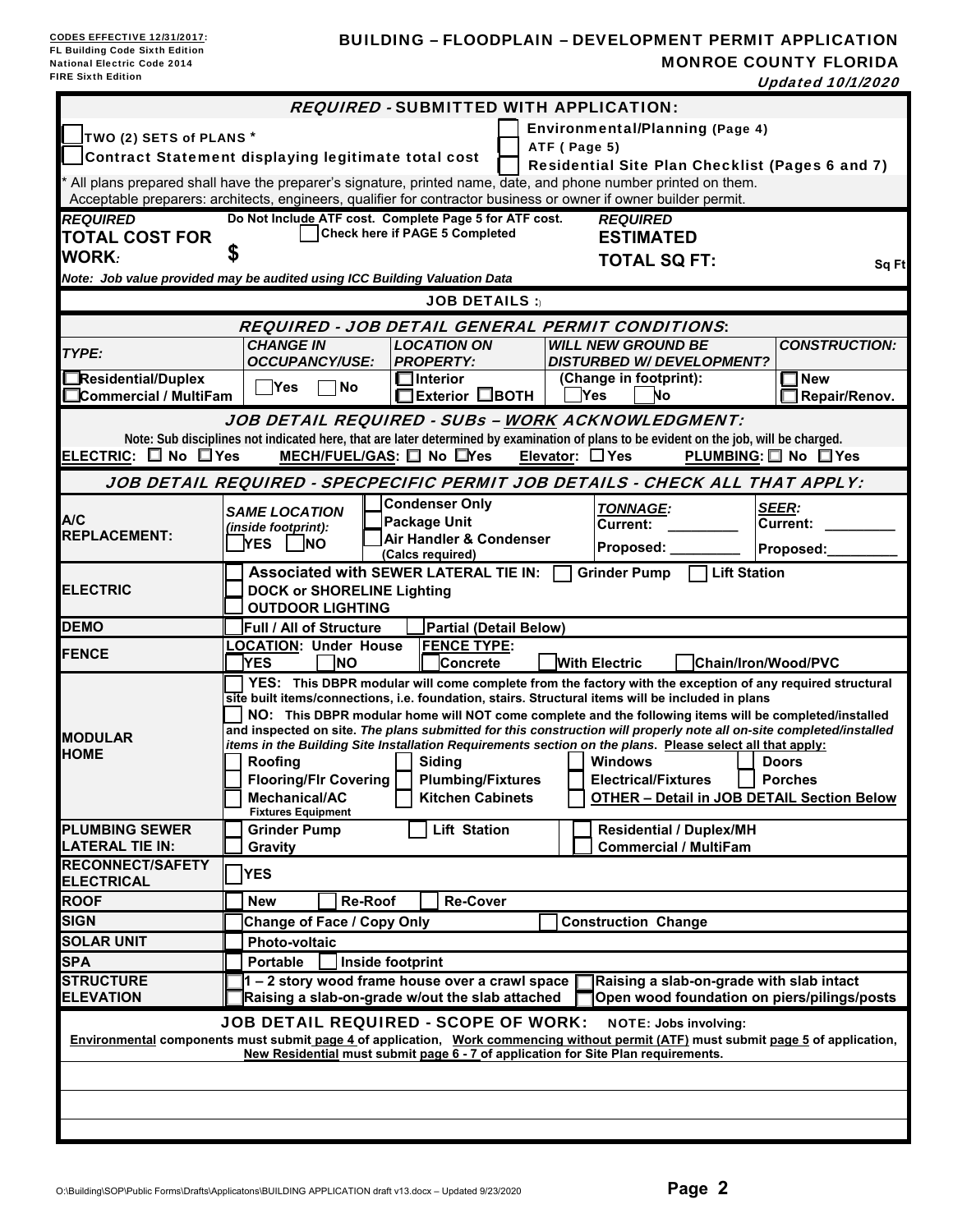# *WARNING TO OWNER*

YOUR FAILURE TO RECORD A NOTICE OF COMMENCEMENT MAY RESULT IN YOUR PAYING TWICE FOR IMPROVEMENTS TO YOUR PROPERTY. IF YOU INTEND TO OBTAIN FINANCING, CONSULT WITH YOUR LENDER OR AN ATTORNEY BEFORE RECORDING NOTICE OF COMMENCEMENT. (FL Building Code 105.8)

A certified copy of the recorded Notice of Commencement or a notarized statement from the owner of the property or the owner's authorized agent (including any contractor that has been authorized below) stating that a Notice of Commencement has been filed for recording to the Monroe County Clerk's Office for recording along with a copy of the Notice of Commencement submitted for recording, must be submitted to Building Department <u>and</u> posted on the job site **before** the first inspection. (FS 713.13(1)(a), 713.13(1)(d))

### **ASBESTOS AGREEMENT: (Initial If Applicable:**

As owner/contractor/agent of record for the construction applied for in this application, I agree that I will comply with the provisions of the Florida Statute 469.003 and to notify the DEP of my intent to demolish/remove a structure at the above address and remove asbestos, when applicable, in accordance with state and federal law.

### **SOLID WASTE ASSESSMENT:**

Upon completion of the project for which I have made application for a Building Permit, I must pay the pro-rated residential solid waste assessment, or show proof of commercial service with a franchised commercial collector prior to issued Certificate of Occupancy.

### **OUTSIDE LOCAL, STATE and FEDERAL AGENCIES:**

In addition to the requirements of this permit, there may be additional restrictions applicable to this property that may be found in the public records of this county, and there may be additional permits required from other governmental entities such as water management districts, state agencies or federal agencies."

# **OWNER'S/QUALIFIER'S AFFIDAVIT:**

- Application is hereby made to obtain a permit to do the work and installations as indicated.
- I certify that no work or installation has commenced prior to the issuance of a permit and that all work will be performed to meet the standards of all laws regulating construction in this jurisdiction.
- I understand that a separate permit (sub on a permit) must be secured for Electrical, Plumbing, Signs, A/C, etc. as appropriate.
- I hereby certify that all of the foregoing information is accurate and that all work will be done in compliance with all applicable laws regulating construction and zoning.
- I understand that notification from County regarding permit status is communicated via Email or Phone. If this information is not provided or updated with the County throughout the life of the permit, the County will not be able to provide notification service. Note: only numbers within United States can be contacted; no international phone numbers.
- The homeowner hereby expressly acknowledges and agrees that it is the responsibility of the homeowner to ensure all permits are closed following final inspections and failure to do so may likely interfere with homeowner's ability to sell the property identified in the permit.

**Qualifier** 

| Owner                                                       | Qualifier                                                                                                                                                                                                                      |
|-------------------------------------------------------------|--------------------------------------------------------------------------------------------------------------------------------------------------------------------------------------------------------------------------------|
| (print):                                                    | $(print)$ :                                                                                                                                                                                                                    |
| Signature:                                                  | Signature:                                                                                                                                                                                                                     |
| Date:                                                       | Date:                                                                                                                                                                                                                          |
| STATE OF _______________COUNTY OF __________________        | STATE OF ________________ COUNTY OF __________                                                                                                                                                                                 |
| The foregoing instrument was acknowledge before me by means | The foregoing instrument was acknowledge before me by means of                                                                                                                                                                 |
| of $\Box$ physical presence or $\Box$ online notarization,  | $\Box$ physical presence or $\Box$ online notarization,                                                                                                                                                                        |
| this __________day of __________, 20____                    | this ____________day of ____________, 20_____                                                                                                                                                                                  |
| by $\_$                                                     | by the contract of the contract of the contract of the contract of the contract of the contract of the contract of the contract of the contract of the contract of the contract of the contract of the contract of the contrac |
| □ Personally Known OR □ Produced Identification             | $\Box$ Personally Known OR $\Box$ Produced Identification                                                                                                                                                                      |
|                                                             | Type of Identification Produced:                                                                                                                                                                                               |
| <b>NOTARY</b>                                               | <b>NOTARY</b>                                                                                                                                                                                                                  |
| Name:                                                       | Name:                                                                                                                                                                                                                          |
| <b>NOTARY</b>                                               | <b>NOTARY</b>                                                                                                                                                                                                                  |
| Signature:                                                  |                                                                                                                                                                                                                                |
| My Commission Expires on:                                   | My Commission Expires on:                                                                                                                                                                                                      |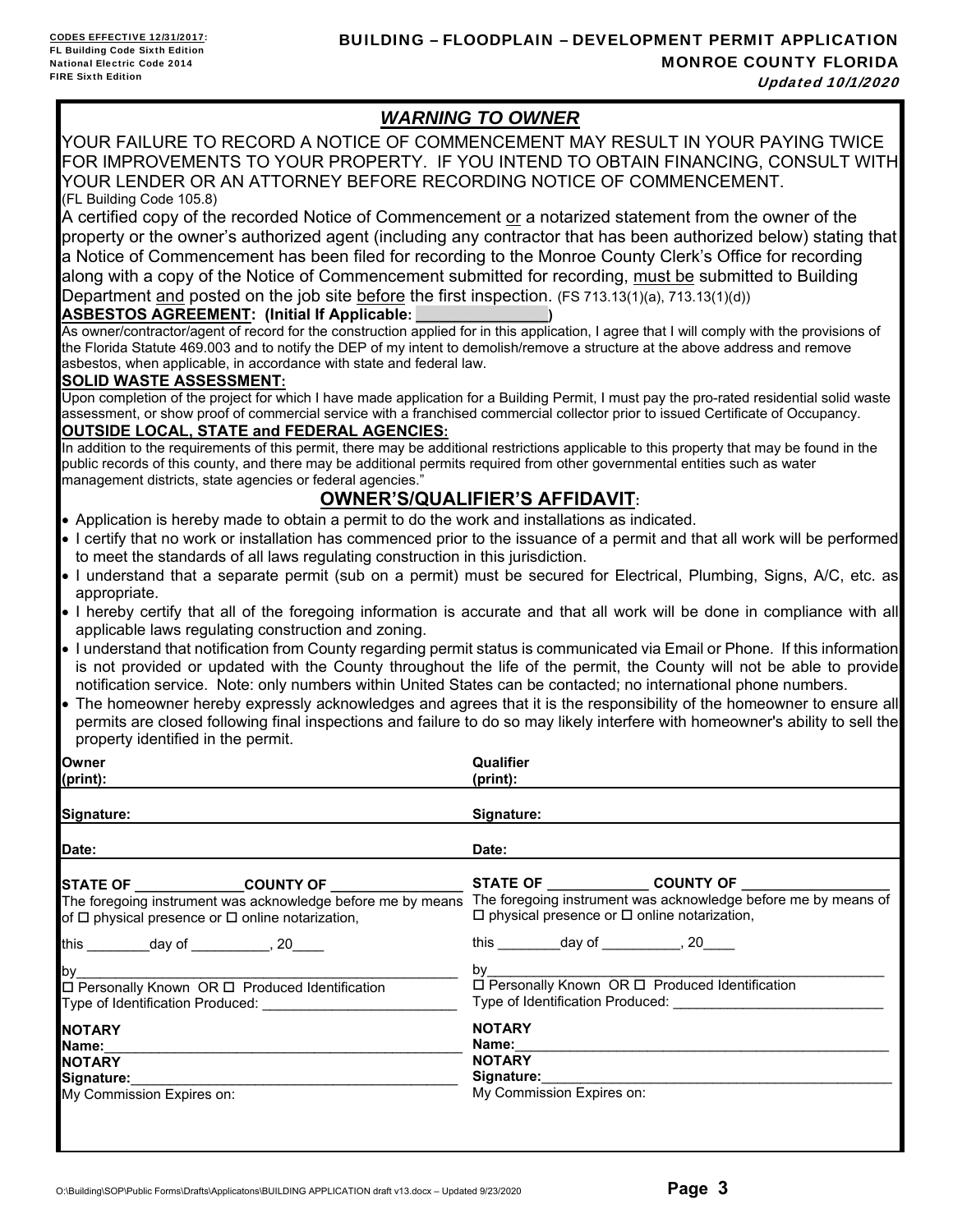

# *COASTAL FLOOD MAP CHANGE NOTICE FOR PERMIT APPLICANTS*

### **NEW FLOODPLAIN PRELIMINARY MAPS HAVE BEEN RELEASED**:

FEMA has issued new PRELIMINARY coastal flood maps which will eventually replace the current flood maps, which are based on 30+ year-old studies. Monroe County wants to ensure all permit applicants are aware of the potential for a change in flood risk for the property(s) on this permit as a result of this updated study. Consequently, Monroe County is requiring all permit applicants to sign a statement recognizing the issuance of these new PRELIMINARY coastal flood maps and the fact that these maps may indicate a future change to the required elevation of the building currently being permitted.

I, \_\_\_\_\_\_\_\_\_\_\_\_\_\_\_\_\_\_\_\_\_\_\_\_\_\_\_\_\_\_\_\_\_\_\_\_\_\_\_\_\_\_\_\_\_\_\_\_\_\_\_\_\_\_\_\_\_\_\_\_\_\_\_\_\_\_\_ (*Owner Signature*),

understand and acknowledge that I have been informed about the upcoming release of the new PRELIMINARY coastal flood maps and that the permitting requirements may change based on the new coastal flood maps.

Date:

**Floodplain Information can be found online: > FEMA Flood Map Service Center (https://msc.fema.gov/portal) > Building Department Floodplain Management web page http://fl-monroecounty.civicplus.com/173/Floodplain-Management**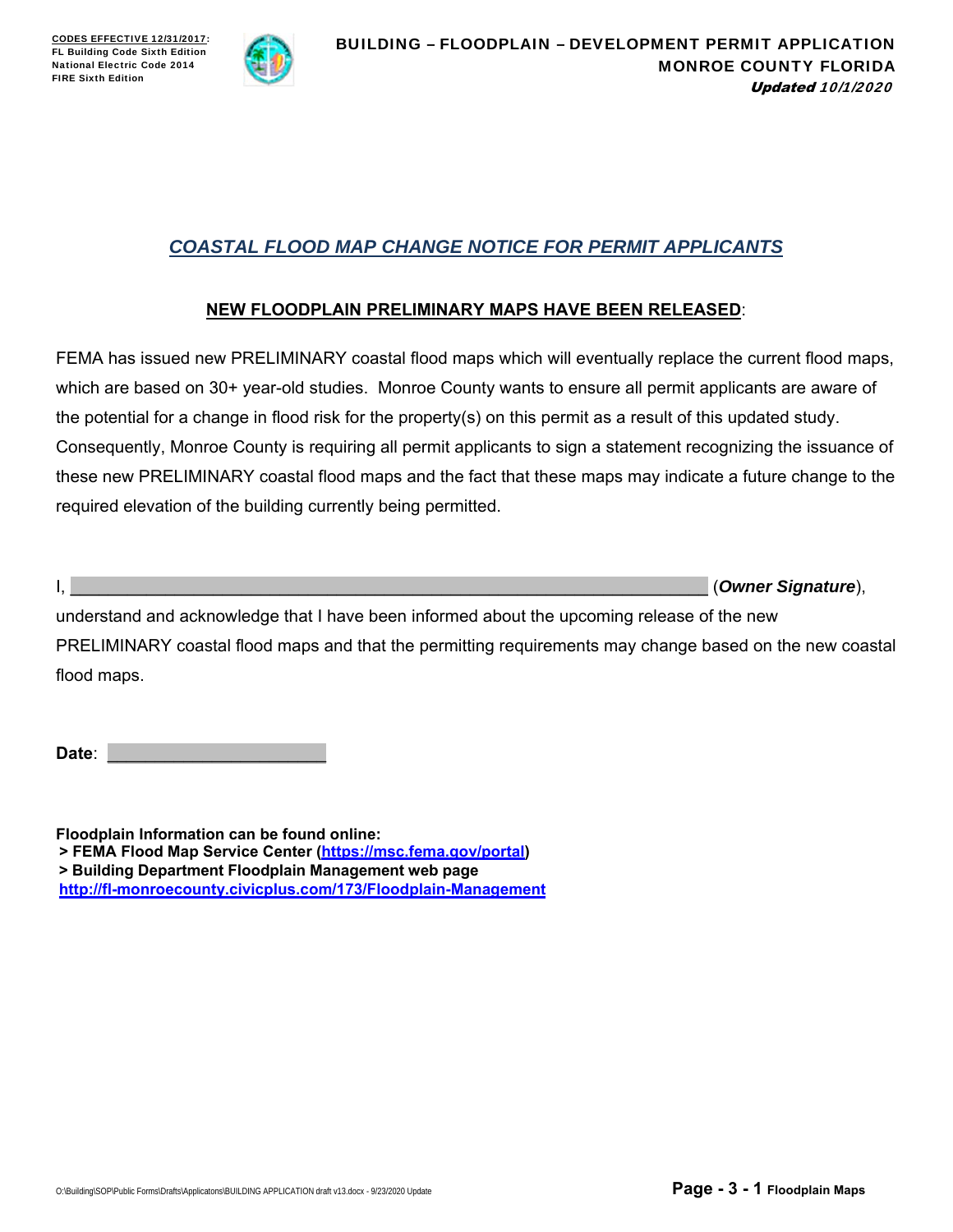

|                                                                                                                                                                                       |                                                                                                                                                                                                                                                                                                                                                                     |                                                                                                                                                                 |                                                |  |                    |                    |  |  | Permit#: |  |  |  |
|---------------------------------------------------------------------------------------------------------------------------------------------------------------------------------------|---------------------------------------------------------------------------------------------------------------------------------------------------------------------------------------------------------------------------------------------------------------------------------------------------------------------------------------------------------------------|-----------------------------------------------------------------------------------------------------------------------------------------------------------------|------------------------------------------------|--|--------------------|--------------------|--|--|----------|--|--|--|
|                                                                                                                                                                                       | <b>Environmental/Planning ~ Required Information</b>                                                                                                                                                                                                                                                                                                                |                                                                                                                                                                 |                                                |  |                    |                    |  |  |          |  |  |  |
|                                                                                                                                                                                       | CHECK JOB TYPE (*= Requires an Existing Conditions Report):<br>BOAT DAVITS/UFTS └─CLEARI <u>NG</u> /GRUBBING * L<br>$\lrcorner$ DOCK<br><b>BLASTING*</b><br><b>JDREDGING</b><br>$\Box$ RIPRAP<br><b>IFILL*</b><br><b>RETAINING WALL</b><br>SEAWALL w/ or w/o DOCK<br><b>EXCAVATION *</b><br>Land Development Permit for Chickees by Miccosukee or Seminole Indians* |                                                                                                                                                                 |                                                |  |                    |                    |  |  |          |  |  |  |
|                                                                                                                                                                                       | <b>CHECK JOB TYPE - Does NOT Require an Existing Conditions Report:</b><br><b>LANDSCAPING</b><br><b>TREE REMOVAL/TRIMMING</b>                                                                                                                                                                                                                                       |                                                                                                                                                                 |                                                |  |                    |                    |  |  |          |  |  |  |
|                                                                                                                                                                                       | CHECK JOB TYPE (Field inspection may be required):<br>$\Box$ HAZARDOUS<br>INVASIVE EXOTICS (Less than 10 stems)<br>If review determines otherwise Exotic or Hazard, additional fees will be added and due for payment upon permit issuance.                                                                                                                         |                                                                                                                                                                 |                                                |  |                    |                    |  |  |          |  |  |  |
|                                                                                                                                                                                       |                                                                                                                                                                                                                                                                                                                                                                     |                                                                                                                                                                 |                                                |  |                    | <b>JOB DETAILS</b> |  |  |          |  |  |  |
|                                                                                                                                                                                       | <b>Existing Conditions Report Submitted?</b><br><b>INO</b><br><u> </u> YES <br>Construction debris will be removed by:<br><b>Mitigation Plan Submitted?</b><br><b>YES</b><br>TNO.<br><b>Applicant</b><br><b>YES</b><br>_NO<br><b>Barge work required?</b><br><b>Specialty Contractor (Name):</b><br><b>Dewatering required?</b><br><b>YES</b><br>$\Box$ NO          |                                                                                                                                                                 |                                                |  |                    |                    |  |  |          |  |  |  |
|                                                                                                                                                                                       | <b>VOLUME</b><br><b>MATERIAL</b><br><b>List amount of material:</b><br>(in cubic yards):<br>Waterward of M.H.W.<br><b>Landward of M.H.W</b>                                                                                                                                                                                                                         |                                                                                                                                                                 |                                                |  |                    |                    |  |  |          |  |  |  |
|                                                                                                                                                                                       |                                                                                                                                                                                                                                                                                                                                                                     | <b>Excavated</b>                                                                                                                                                |                                                |  |                    |                    |  |  |          |  |  |  |
|                                                                                                                                                                                       |                                                                                                                                                                                                                                                                                                                                                                     | <b>Dredged</b>                                                                                                                                                  |                                                |  |                    |                    |  |  |          |  |  |  |
|                                                                                                                                                                                       |                                                                                                                                                                                                                                                                                                                                                                     | <b>Filled</b>                                                                                                                                                   |                                                |  |                    |                    |  |  |          |  |  |  |
|                                                                                                                                                                                       | <b>Deposited</b><br><b>DETAILED SCOPE OF WORK:</b>                                                                                                                                                                                                                                                                                                                  |                                                                                                                                                                 |                                                |  |                    |                    |  |  |          |  |  |  |
|                                                                                                                                                                                       |                                                                                                                                                                                                                                                                                                                                                                     |                                                                                                                                                                 |                                                |  |                    |                    |  |  |          |  |  |  |
|                                                                                                                                                                                       |                                                                                                                                                                                                                                                                                                                                                                     |                                                                                                                                                                 | <b>OTHER OUTSIDE AGENCY PERMITS/APPROVALS:</b> |  |                    |                    |  |  |          |  |  |  |
|                                                                                                                                                                                       | <b>ACOE Permit#</b>                                                                                                                                                                                                                                                                                                                                                 |                                                                                                                                                                 |                                                |  | <b>DEP Permit#</b> |                    |  |  |          |  |  |  |
|                                                                                                                                                                                       | <b>FWS Permit #</b>                                                                                                                                                                                                                                                                                                                                                 |                                                                                                                                                                 |                                                |  | Other:             |                    |  |  |          |  |  |  |
| <b>PLANNING – ROGO Energy and Water Conservation – CHECK <math>(\check{\phantom{1}})</math> ALL THAT APPLY</b><br>(Note - Points only for available for lands designated as Tier III) |                                                                                                                                                                                                                                                                                                                                                                     |                                                                                                                                                                 |                                                |  |                    |                    |  |  |          |  |  |  |
| Check (v´)                                                                                                                                                                            |                                                                                                                                                                                                                                                                                                                                                                     | To assist in the review of ROGO points, include requested point criteria on the site plan                                                                       |                                                |  |                    |                    |  |  |          |  |  |  |
|                                                                                                                                                                                       | $+3pts$                                                                                                                                                                                                                                                                                                                                                             | Proposes a dwelling unit designed according to and certified to the standards of a sustainable building rating or national model green<br>building code.        |                                                |  |                    |                    |  |  |          |  |  |  |
|                                                                                                                                                                                       | $+1pt$                                                                                                                                                                                                                                                                                                                                                              | Dwelling unit includes installation of a permanent concrete cistern with a minimum capacity of 1,000 gallons.                                                   |                                                |  |                    |                    |  |  |          |  |  |  |
|                                                                                                                                                                                       | $+2pts$<br>Dwelling unit includes the installation of a gray water reuse system, meeting the requirements of the Florida Building Code.                                                                                                                                                                                                                             |                                                                                                                                                                 |                                                |  |                    |                    |  |  |          |  |  |  |
|                                                                                                                                                                                       | $+1pt$                                                                                                                                                                                                                                                                                                                                                              | Dwelling unit includes installation of a solar photovoltaic collection system, a minimum of 3KW in size or the equivalent in other<br>renewable energy systems. |                                                |  |                    |                    |  |  |          |  |  |  |
|                                                                                                                                                                                       | $+0.5pt$                                                                                                                                                                                                                                                                                                                                                            | Dwelling unit includes installation of one or both of the following technologies:<br>a. Ductless air conditioning system.<br>b. High efficiency chillers.       |                                                |  |                    |                    |  |  |          |  |  |  |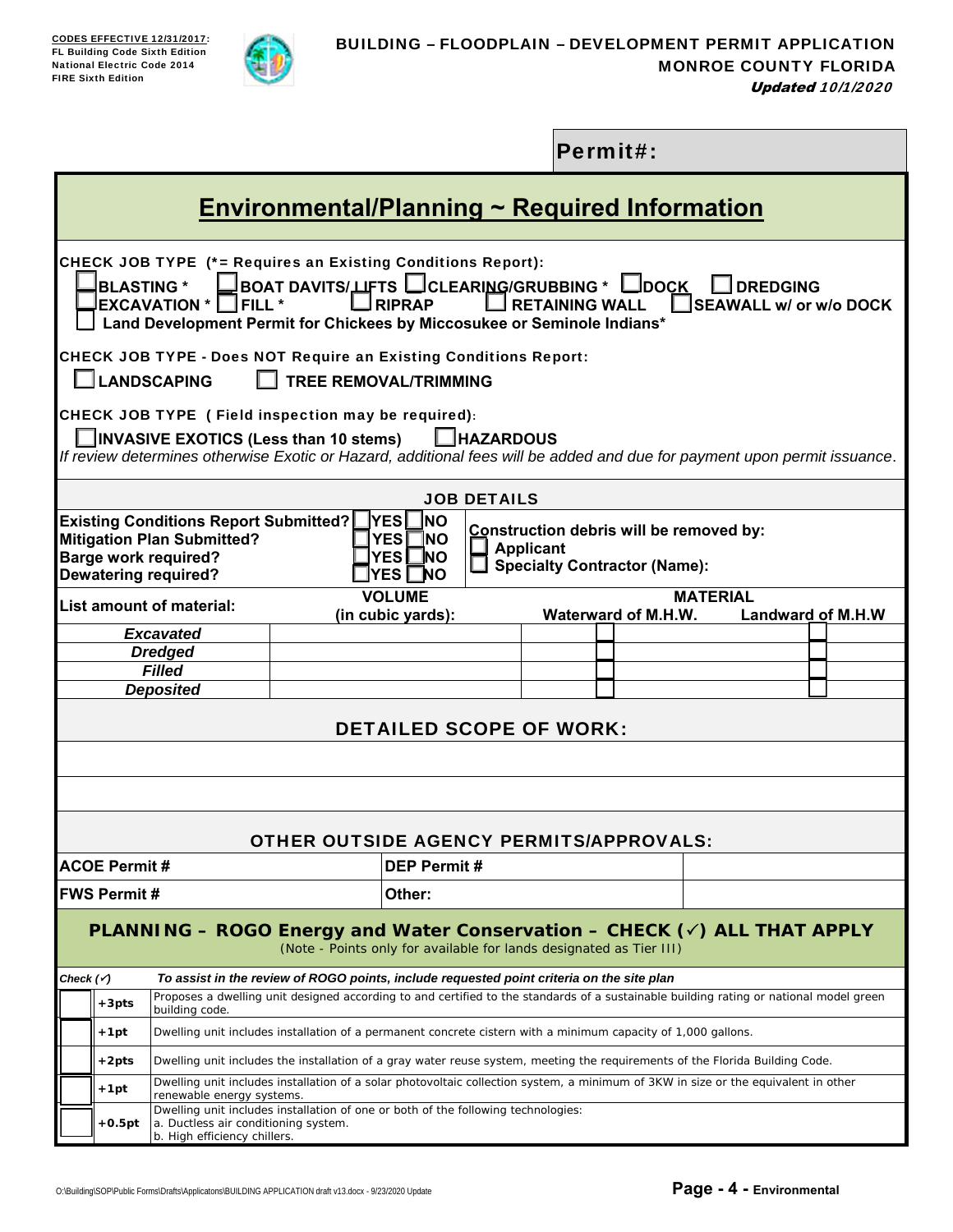

| <b>Work Commencing Before Permit Issuance (After the Fact "ATF")</b><br>Building Department Fees are One Hundred Percent (100%) penalty per MC Fee Schedule Resolution                                                                                                                                                                                                                                                                                                                                                                                                                                                                                                                                                                                                                             |                      |                   |  |  |  |  |  |
|----------------------------------------------------------------------------------------------------------------------------------------------------------------------------------------------------------------------------------------------------------------------------------------------------------------------------------------------------------------------------------------------------------------------------------------------------------------------------------------------------------------------------------------------------------------------------------------------------------------------------------------------------------------------------------------------------------------------------------------------------------------------------------------------------|----------------------|-------------------|--|--|--|--|--|
| NOTE: If you are applying for an after the fact permit for work done that is subject to code compliance action (notice of<br>violation), keep in mind that including "other" work, under the same permit, could cause you to miss code compliance<br>deadlines and increase fines due.                                                                                                                                                                                                                                                                                                                                                                                                                                                                                                             |                      |                   |  |  |  |  |  |
| The following information is required at the time of submittal of a Permit Application addressing After-The-Fact (ATF):<br>Completed Application: Pages 1 through 3, and Page 4 if applicable<br>$\Box$<br>Detailed scope of ATF work along with cost breakdown on this form, Page 5 of Permit Application<br>$\Box$<br>$\Box$ Acceptable proof of ownership, if current owner is not detailed on the Property Record Card<br>The following may be required by plans examiner(s) when reviewing the application:<br>Sealed "As-Built" plans designed to the current building code and wind speed, as well as other required<br>$\bullet$<br>documents based on the project.<br>Survey or site plan<br>Copy of Notice of Violation with Code Compliance case number<br><b>Elevation certificate</b> |                      |                   |  |  |  |  |  |
| Enter CODE Case to which Permit Application addresses: CE_                                                                                                                                                                                                                                                                                                                                                                                                                                                                                                                                                                                                                                                                                                                                         |                      |                   |  |  |  |  |  |
| <b>Scope of Work for ATF Portion:</b>                                                                                                                                                                                                                                                                                                                                                                                                                                                                                                                                                                                                                                                                                                                                                              |                      |                   |  |  |  |  |  |
|                                                                                                                                                                                                                                                                                                                                                                                                                                                                                                                                                                                                                                                                                                                                                                                                    |                      |                   |  |  |  |  |  |
|                                                                                                                                                                                                                                                                                                                                                                                                                                                                                                                                                                                                                                                                                                                                                                                                    |                      |                   |  |  |  |  |  |
| <b>TOTAL COST for Work Completed w/o Permit:</b><br><b>TOTAL SQ FT for FILL or CLEARED w/o Permit:</b><br>(Required If FILL or CLEARING Application Only) (6-110(a)(3)or(4)<br>(Required for All ATF Applications) (6-110(a)(1)                                                                                                                                                                                                                                                                                                                                                                                                                                                                                                                                                                    |                      |                   |  |  |  |  |  |
| \$                                                                                                                                                                                                                                                                                                                                                                                                                                                                                                                                                                                                                                                                                                                                                                                                 |                      |                   |  |  |  |  |  |
|                                                                                                                                                                                                                                                                                                                                                                                                                                                                                                                                                                                                                                                                                                                                                                                                    |                      |                   |  |  |  |  |  |
| <b>COST BREAKDOWN: Type of Work</b>                                                                                                                                                                                                                                                                                                                                                                                                                                                                                                                                                                                                                                                                                                                                                                | <b>MATERIAL COST</b> | <b>LABOR COST</b> |  |  |  |  |  |
| <b>Exterior:</b>                                                                                                                                                                                                                                                                                                                                                                                                                                                                                                                                                                                                                                                                                                                                                                                   |                      |                   |  |  |  |  |  |
| Carpentry                                                                                                                                                                                                                                                                                                                                                                                                                                                                                                                                                                                                                                                                                                                                                                                          |                      |                   |  |  |  |  |  |
| Concrete Work                                                                                                                                                                                                                                                                                                                                                                                                                                                                                                                                                                                                                                                                                                                                                                                      |                      |                   |  |  |  |  |  |
| Doors                                                                                                                                                                                                                                                                                                                                                                                                                                                                                                                                                                                                                                                                                                                                                                                              |                      |                   |  |  |  |  |  |
| Electrical                                                                                                                                                                                                                                                                                                                                                                                                                                                                                                                                                                                                                                                                                                                                                                                         |                      |                   |  |  |  |  |  |
| Mechanical                                                                                                                                                                                                                                                                                                                                                                                                                                                                                                                                                                                                                                                                                                                                                                                         |                      |                   |  |  |  |  |  |
| Plumbing                                                                                                                                                                                                                                                                                                                                                                                                                                                                                                                                                                                                                                                                                                                                                                                           |                      |                   |  |  |  |  |  |
| Trusses/Roofing                                                                                                                                                                                                                                                                                                                                                                                                                                                                                                                                                                                                                                                                                                                                                                                    |                      |                   |  |  |  |  |  |
| Windows                                                                                                                                                                                                                                                                                                                                                                                                                                                                                                                                                                                                                                                                                                                                                                                            |                      |                   |  |  |  |  |  |
| Interior:                                                                                                                                                                                                                                                                                                                                                                                                                                                                                                                                                                                                                                                                                                                                                                                          |                      |                   |  |  |  |  |  |
| Carpentry                                                                                                                                                                                                                                                                                                                                                                                                                                                                                                                                                                                                                                                                                                                                                                                          |                      |                   |  |  |  |  |  |
| Electrical                                                                                                                                                                                                                                                                                                                                                                                                                                                                                                                                                                                                                                                                                                                                                                                         |                      |                   |  |  |  |  |  |
| Flooring                                                                                                                                                                                                                                                                                                                                                                                                                                                                                                                                                                                                                                                                                                                                                                                           |                      |                   |  |  |  |  |  |
| Mechanical                                                                                                                                                                                                                                                                                                                                                                                                                                                                                                                                                                                                                                                                                                                                                                                         |                      |                   |  |  |  |  |  |
| Plumbing                                                                                                                                                                                                                                                                                                                                                                                                                                                                                                                                                                                                                                                                                                                                                                                           |                      |                   |  |  |  |  |  |
| Miscellaneous/Other:                                                                                                                                                                                                                                                                                                                                                                                                                                                                                                                                                                                                                                                                                                                                                                               |                      |                   |  |  |  |  |  |
| <b>STAFF USE ONLY:</b><br>Plans Examining Staff Name Completing this information:                                                                                                                                                                                                                                                                                                                                                                                                                                                                                                                                                                                                                                                                                                                  |                      |                   |  |  |  |  |  |
| # of Building PR Disciplines req'd for ATF review - Enter a number 0 thru 5: (Exam, Elec, Plumb, Mech, Flood, or none)<br>Total Cost above validated: □ YES □ NO. If NO enter adjusted Total Cost for ATF Portion here. \$                                                                                                                                                                                                                                                                                                                                                                                                                                                                                                                                                                         |                      |                   |  |  |  |  |  |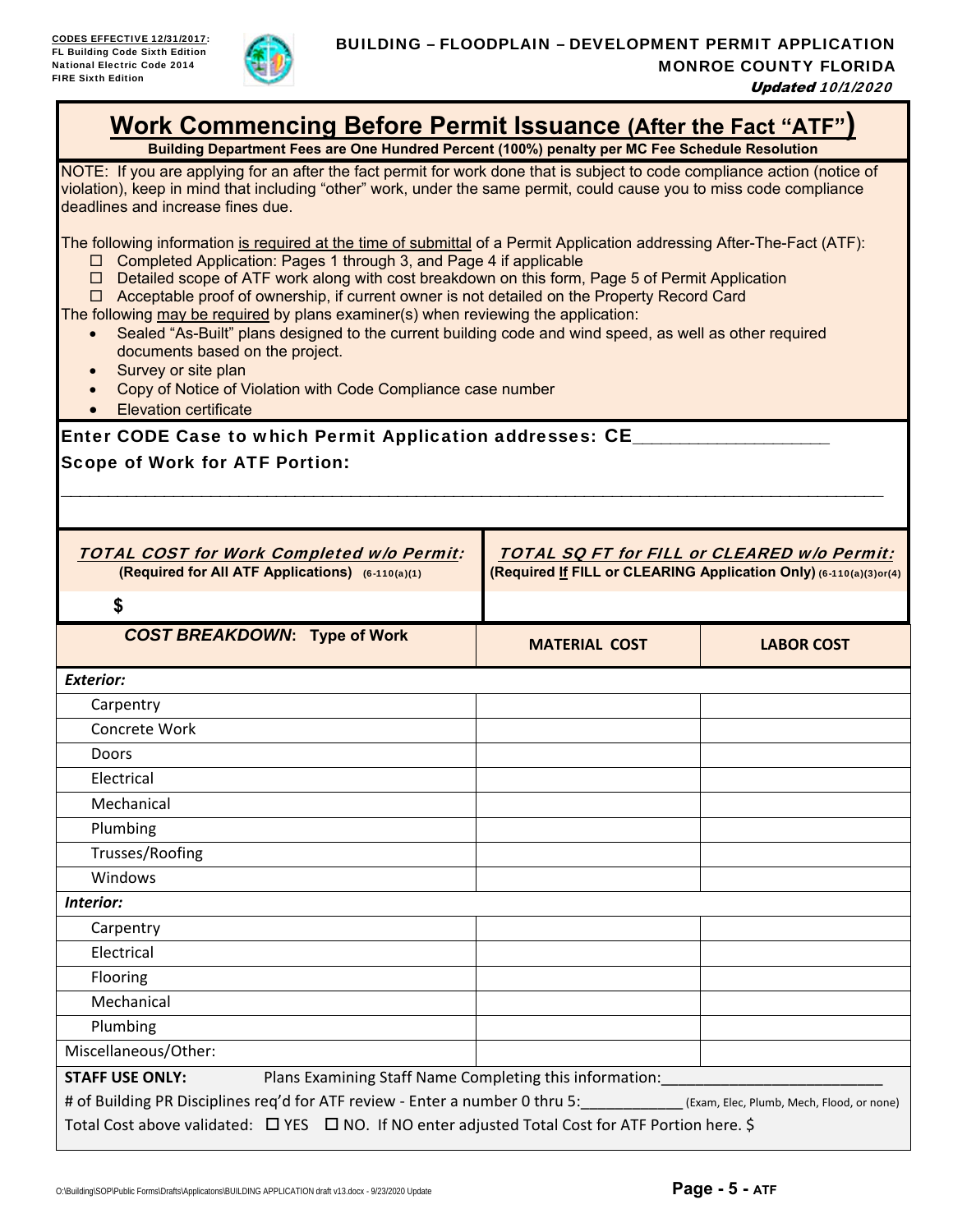

Permit#:

RE#/Parcel#:

Date:\_\_\_\_\_\_\_\_\_\_\_\_\_\_\_\_\_\_\_\_\_\_Staff:\_\_\_\_\_\_\_\_\_\_\_\_

# **Site Plan Requirements Checklist: Residential**

**This form must accompany site plan submissions. Any revised submissions must also have the original marked Site Plan Submission Requirements checklist attached. (Effective 10/1/14)**

# **AT THE TIME OF PERMIT APPLICATION SUBMISSION**

Site Plans submitted with building permit application will be accepted for compliance review (per MC Sect **138-25(c)(3)) IF**:

> **A.** Survey dated 12 months or less if conditions (i.e. structures, flood zone, easement, deed restrictions, etc.) have not changed.

*Permit Types:*

*Addition‐Residential FEMA Funded Residence Mobile Home Mobile Home‐ Affordable Mobile Home‐ Replacement Single Family: ‐Afford to Market Rate ‐Afford Fee Exempt ‐Afford Inclusionary ‐Affordable Housing ‐Conventional ‐Employee Housing ‐From Guest House ‐From MH ‐Modest Housing ‐Modular ‐Replace* 

- 
- If survey is older than 12 months, please initial this acknowledgement statement: *\_\_\_\_\_I have submitted a survey that is older than 12 months and confirm that structural, flood, easement, and other nonstructural related attributes have not changed since the date of the survey attached. I understand if it is determined upon review that there have been changes I must provide a new survey for this permit application within a timely matter to prevent the application from expiring.*
- **B.** The site plan shall be prepared and sealed when required by law by a professional architect or engineer.
	- **C.** Plans drawn to a scale of one inch equals ten (1"=10') or twenty (1"=20') feet unless another working scale is approved in advance of submittal by the Building Official/Planning Director. *Please try to use hatching or clouding instead of color legends to distinguish areas*

## **At a minimum, drawn to depict the following on the Site Plan, as impacted by development**:

- **D.** Title indicating property address (if available), real estate (RE) #, legal description, date, revision date(s) if applicable, north arrow and graphic scale;
- **E.** Boundary lines of site, and, if applicable, interior property lines transecting the site and mean high-water lines (shown in accordance with Florida Statutes); all attributes from boundary survey;
- **F.** Locations and dimensions of all existing and proposed structures, including paved areas, the need for parking spaces and clear site triangles;
- **G.** Setback and Flood Zone lines as required by the Land Development Code;
- **H.** The location of existing public utilities, including location of the closest available water supply system or collection lines and the closest available wastewater collection system or collection lines (or on-site system proposed to meet required County and State wastewater treatment standards); Location of fire hydrants or fire wells;
	- **I.** Outside Agency Approval Stamp on site plans as appropriate;
- **\_\_\_J.** A table providing:
	- □ Future Land Use Map (FLUM), Land Use District (Zoning), and Tier designation;
	- $\Box$  Flood zones pursuant to the Flood Insurance Rate Map panel number

**As reasonably required, if deemed necessary to complete a full review of the application, the planning director may request additional information or coordination letters from other agencies.** 

**Effective 10/1/14**  $\checkmark$  = Accepted for review **N/A**= Not Required  $*$  = Required